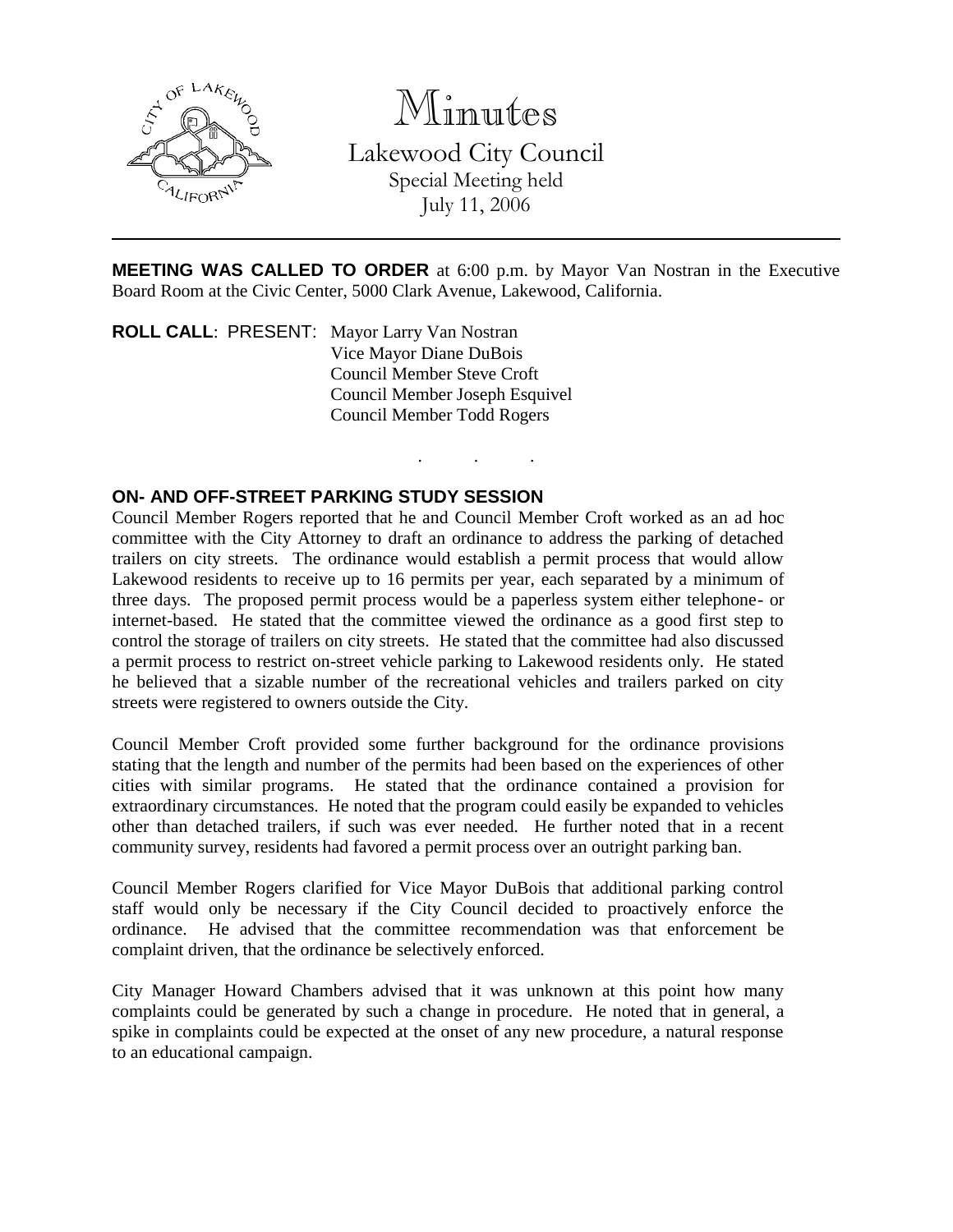City Council Minutes July 11, 2006 Page 2

### **ON- AND OFF-STREET PARKING STUDY SESSION** - Continued

Council Member Esquivel determined from the City Manager that most current enforcement was accomplished by the City's Parking Control Officers. He stated he would like to continue with the newly established program for enforcement of the 72-hour parking regulation and see how effective it was, over time, at deterring on-street vehicle storage.

The City Manager stated that the Parking Control Officers assigned to enforce the 72-hour parking regulations were seeing some results from the increased enforcement. And, although some residents responded with minimum compliance, such as moving their vehicle only a few feet, others had relocated their vehicles either onto their private property or out of the area.

Responding to a question from Vice Mayor DuBois, the City Manager stated that the enforcement effort was currently targeted in two specific areas on a proactive basis, not complaint-driven.

Council Member Croft stated that the proposed ordinance would force those currently complying minimally to stop using the City streets as vehicle storage areas. He stated it would be an additional tool with which to address parking issues.

Council Member Esquivel stated that he would still like to see the results after a full year of 72-hour parking enforcement before adding more restrictions.

City Attorney Steve Skolnik advised that the proposed ordinance had been crafted with an effective date of January 1, since the number of permits allowed would be regulated on a calendar year basis and to provide enough lead time to establish a system for issuing the permits and conduct an educational campaign.

Responding to a question from Council Member Rogers, Community Development Director Chuck Ebner stated that the increase in complaints could be attributed to the trend staff had observed that whenever an owner received a citation, that owner was inclined to report the locations of other vehicle owners in violation.

Council Member Croft stated that the City Council had already received a lot of information on this topic and that waiting longer to make changes could just increase the problem. He pointed out that survey results had shown that when asked about a permit process, a significantly larger number of residents had responded favorably.

Vice Mayor DuBois observed that complaints were received only from people who were experiencing problems which was not necessarily an accurate indicator of whether Lakewood residents, as a whole, felt it was a significant problem. She stated that the timing and execution of such a significant change would be crucial and that she would prefer to wait and see how the enhanced enforcement program impacted the parking situation.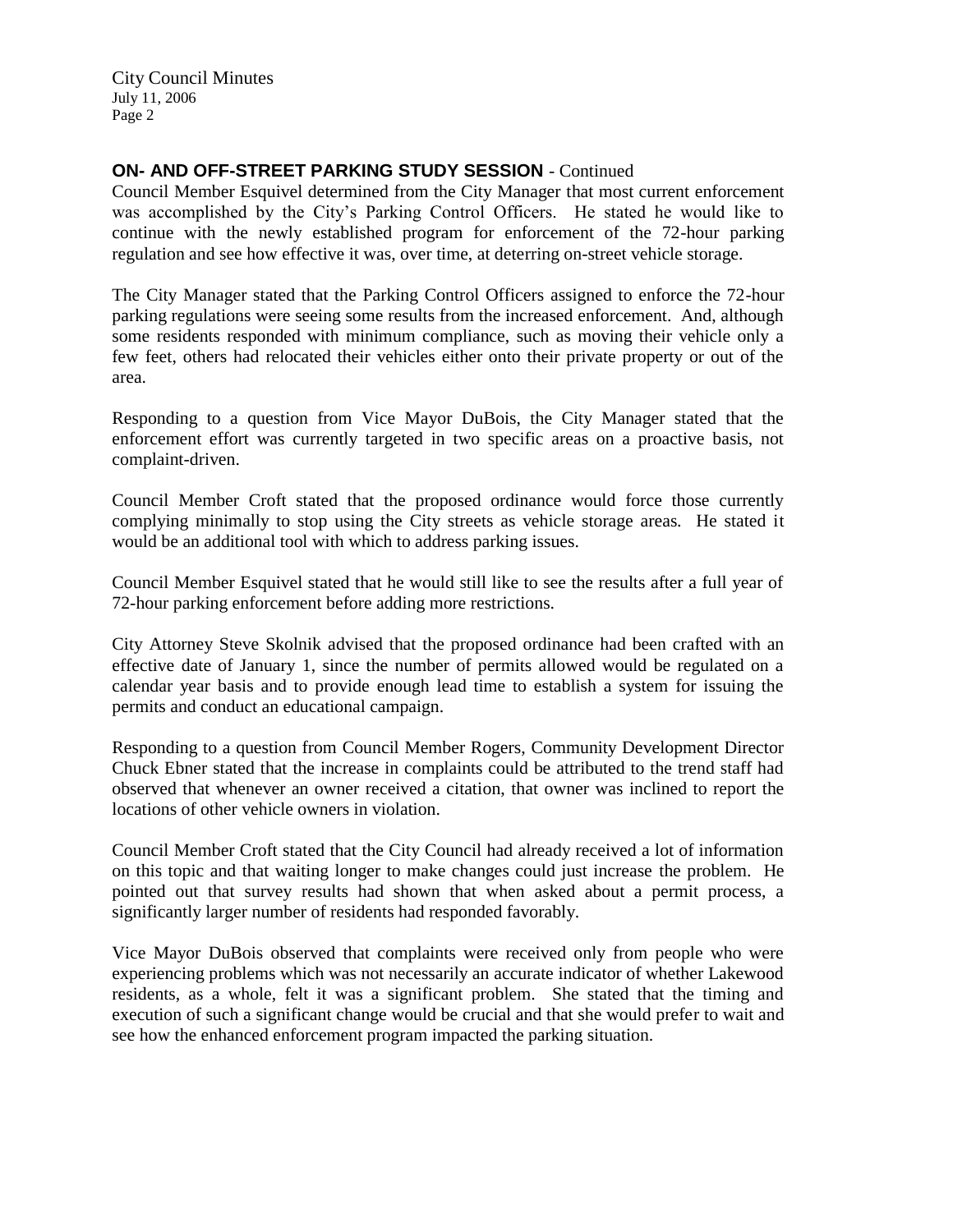City Council Minutes July 11, 2006 Page 3

### **ON- AND OFF-STREET PARKING STUDY SESSION** - Continued

Council Member Rogers stated that the parking situation was a nagging issue that was not important to those without a problem in their neighborhood, but was a quality of life issue for those who had been victimized by discourteous recreational vehicle owners in their neighborhood. He noted that the two issues residents talk to him about the most were schools and recreational vehicle parking.

Responding to a question from Vice Mayor DuBois, Council Member Rogers stated that the Committee would recommend complaint-driven enforcement, rather than a pro-active approach.

The City Attorney advised that the City Council could consider an automated system to be adapted for the registration of recreational vehicles and trailers owned by Lakewood residents, which might remove a significant number of large vehicles from the streets.

Mayor Van Nostran inquired about requiring owners to park their vehicles in front of their own homes, in much the same manner the Lakewood Municipal Code currently required owners to park vehicles for sale only in front of their own homes.

Deputy City Manager Sandi Ruyle noted that per instructions from Los Angeles County Counsel, the Sheriff's Department personnel would not be able to enforce such an ordinance.

Responding to a question from Council Member Rogers, Finance Director Larry Schroeder stated the Code currently allowed the parking of any type of trailer for private use and only banned the parking of commercial trailers.

Council Member Rogers stated that he felt the next step in the process would be to place this issue on the agenda for a regular City Council meeting and call for a formal vote.

Mayor Van Nostran stated that an issue of this magnitude should be placed before the voters. He noted that he was not convinced that residents polled during the survey had fully understood that a permit process would only allow parking for a few days. He concluded by stating that he would favor placing the issue on the November ballot.

Council Member Croft stated he disagreed with placing the issue on the ballot, as that would make any adopted policy less flexible. He also stated he felt residents were aware of many of the issues involved as it had been covered in the press and that an educational process would be necessary before implementation. He concluded by stating he felt it was time to move forward on this matter.

Council Member Rogers stated that he felt this issue should be resolved at the City Council level, not by the voters. He stated that whether the determination was that there was a significant citywide problem and regulations were required, or that there was not a significant citywide problem and no further action would be taken, the issue should be aired at a regular meeting to advise Lakewood's residents where the City Council was headed on this matter.